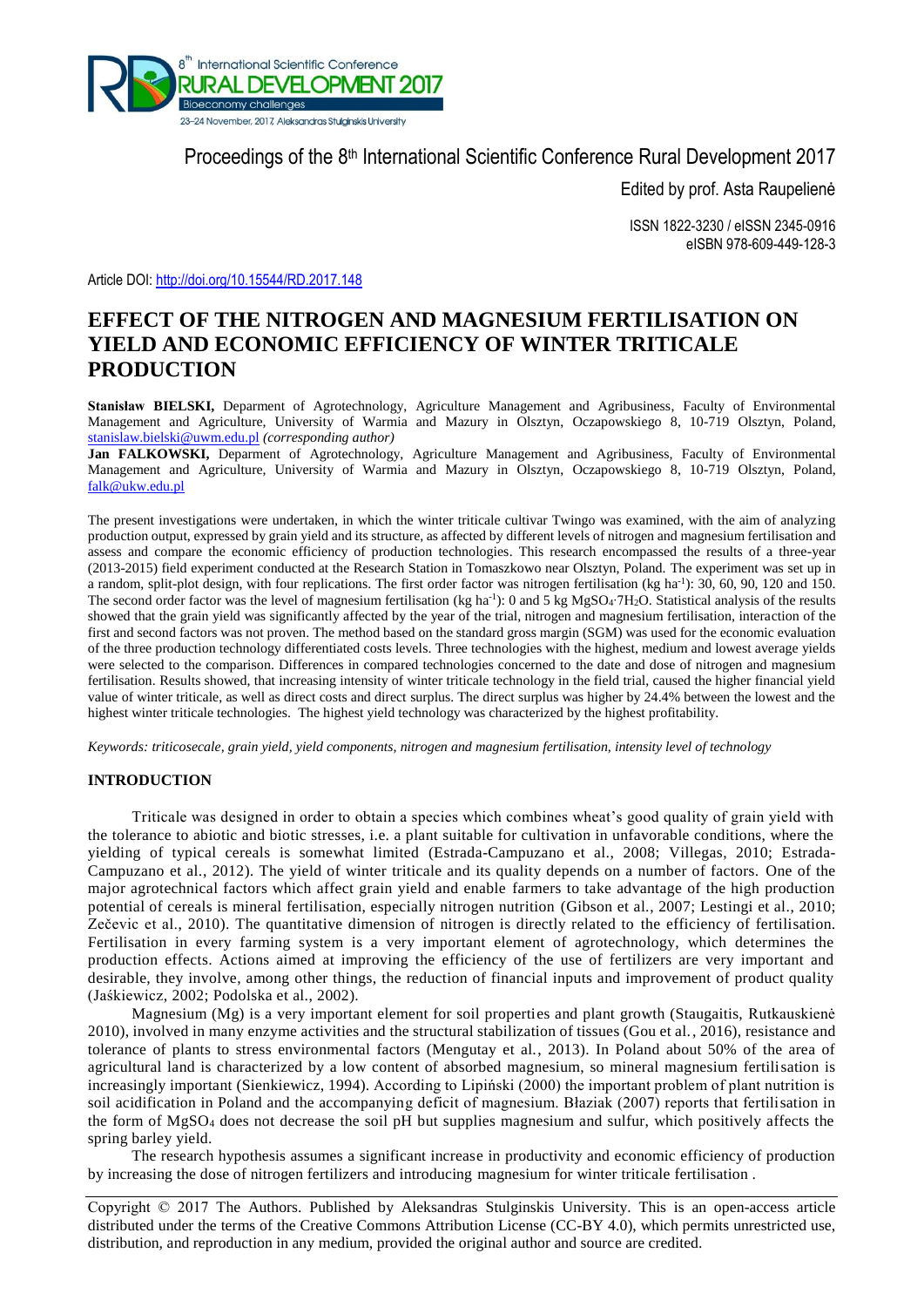### **MATERIAL AND METHODS**

Field experiment with winter triticale carried out over 2013–2015 in Didactic and Experimental Station in Tomaszkowo near Olsztyn (N=53°71'74''; E=20°40'62''). The experiment was set up in a random, split-plot design, with four replications, on a light clay soil, classified as to a good wheat complex (Tab. 1). Tillage was applied according to conventional method, without simplification. The forecrop of winter triticale in the three-year research period was winter oilseed rape. The first order factor was nitrogen fertilisation (kg ha<sup>-1</sup>): A – 30, B – 60, C – 90 (60+30), D – 120 (90+30), E – 150 (90+60). Doses of nitrogen equal 30 and 60 kg N ha<sup>-1</sup> were applied in early spring (BBCH 27). Higher doses (90, 120, 150 kg N ha<sup>-1</sup>) were applied on two dates: in the resumed plant growth (BBCH 27 and BBCH 38). The second order factor was magnesium fertilisation kg ha<sup>-1</sup> MgSO<sub>4</sub>⋅7H<sub>2</sub>O (magnesium sulphate heptahydrate dissolved in 95 lha-<sup>1</sup>): a – 0, b – 5. The plant protection against fungal diseases consisted of seed dressing Baytan Universal 094 FS (active ingredient triadimenol + imazalil + fuberidazol), and the spraying of plants with the preparation Input 460 EC in dose of 1 lha-1 *(*spiroksamina+ protiokonazol*)* during the first node phase (BBCH 31). Weeds were controlled by a single autumn spray of a mixture of herbicides Dicuran 80 WP in dose of 1 kg ha<sup>-1</sup> (chlorotoluron) oraz Gold 450 EC in dose 1.2 l ha<sup>-1</sup> (2,4-D ester + fluroksypyr). Phosphorus and potassium fertilisation was applied before sowing in the total amounts of 30 kg P ha<sup>-1</sup> and 75 kg K ha<sup>-1</sup>. Dressed seed material was sown at the density of 300 germinating kernels per 1 m<sup>-2</sup>. The plot area was 15 m<sup>-2</sup>. The results were submitted to analysis of variance in a Statistica®10 software package. Tukey's test at the significance level of 0.05 was run to evaluate the significance of differences. The economic efficiency of winter triticale grain production was assessed for the lowest, middle and the highest yield in the experiment, using a quartile as a statistical instrument. The calculations were made using Standard Gross Margin methodology (SGM). Also, a synthetic measure of economic efficiency of production was used, in the meaning of direct profitability index achieved as the ratio of production value to direct costs incurred by generating this production. The calculations were made on three-year average yields of winter triticale grain. The prices of the production means were adopted from the fourth quarter of 2017 and converted into EUR at the actual exchange rate  $(1 \epsilon - 4.27 \text{ PLN})$ .

| Specification                                          | Vegetation period |      |      |  |  |
|--------------------------------------------------------|-------------------|------|------|--|--|
|                                                        | 2013              | 2014 | 2015 |  |  |
| Soil type                                              | proper brown soil |      |      |  |  |
| Soils species                                          | light clay        |      |      |  |  |
| Soil pH (1 M KCL)                                      | 5.5               | 5.7  | 6.0  |  |  |
| Soil valuation class                                   | $R$ - IVa         |      |      |  |  |
| Soil suitability complex                               | good wheat        |      |      |  |  |
| Content of nutrients (mg $kg^{-1}$ of soil)            |                   |      |      |  |  |
| P<br>$\overline{\phantom{a}}$                          | 27.4              | 25.8 | 26.5 |  |  |
| K<br>$\overline{\phantom{0}}$                          | 26.7              | 24.9 | 27.2 |  |  |
| Mg<br>$\overline{\phantom{a}}$                         | 4.7               | 5.3  | 5.1  |  |  |
| $N_{\text{min}}$ (0-90 cm)<br>$\overline{\phantom{a}}$ | 19.4              | 18.5 | 17.2 |  |  |

Table 1. Chemical soil properties

The three years when the field experiments were conducted were highly varied in the weather conditions, especially in the distribution of rainfalls during the growing season (Fig. 1). This had a direct impact on the growth and development of winter triticale. In the analysed seasons, the early autumn plant growth was accompanied by rainfall shortages and temperatures higher than multi-annual average. In the growing seasons April was a dry and warm month. Precipitation higher than the average occurred in July 2013, were triticale harvest was particularly troublesome. The rainfall was as much as 50% higher than the multi-year mean.



Figure 1. Rainfall and temperature distribution during the growing seasons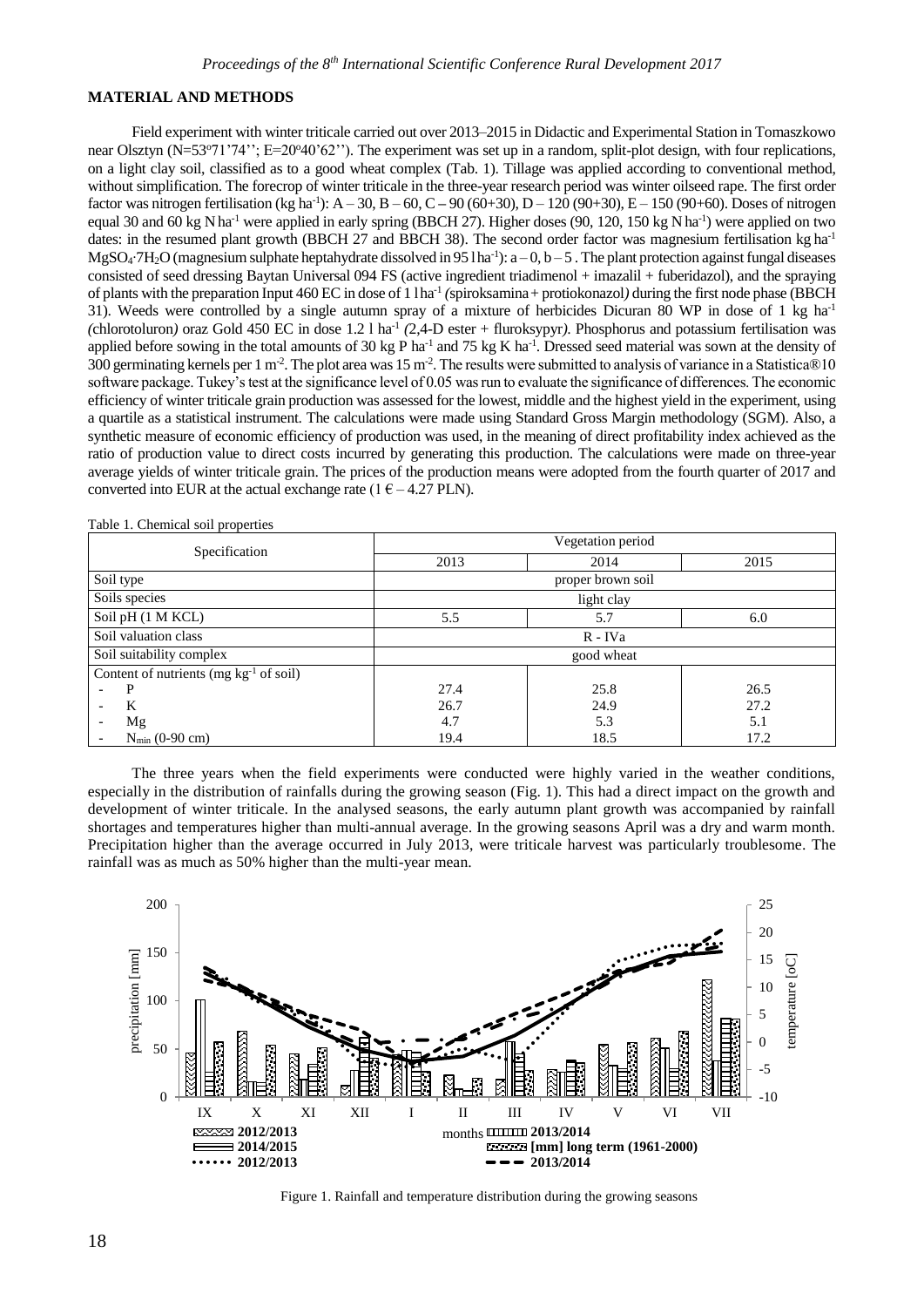## **RESULTS AND DISCUSSION**

The number of spikes per 1 m<sup>-2</sup> of a field depended on the growing season (Tab. 2). The highest value of this trait was recorded in 2015. Significantly fewer spikes per land unit were determined in 2013 and 2014 (decrease about 2.6%). A tendency was noticed for a higher number of spikes per square meter on a field fertilized with growing nitrogen and magnesium doses. Researches Chwil (2014) shows that more spikes number winter wheat from the surface unit was recorded from objects with magnesium fertilized but was not a significant difference.

Table 2. Grain yield and yield components of winter triticale as affected by year, N and Mg fertilisation

|                                | $1,000$ grains weight $(g)$ |                             | Grain number in ear | Grain                    | Number of ears per $1 \text{ m}^2$ |                               |                        |            |      |      |                |     |
|--------------------------------|-----------------------------|-----------------------------|---------------------|--------------------------|------------------------------------|-------------------------------|------------------------|------------|------|------|----------------|-----|
| Treatment                      |                             | Yield $(t \text{ ha}^{-1})$ |                     |                          |                                    |                               |                        | weight/ear |      |      |                |     |
|                                | 2013                        | 2014                        |                     |                          |                                    | 2015 mean 2013 2014 2015 mean | 2013 2014 2015 mean    | 2013-2015  | 2013 |      | 2014 2015 mean |     |
| N rate ( $kg \, ha^{-1}$ )     |                             |                             |                     |                          |                                    |                               |                        |            |      |      |                |     |
| 30                             | 6.73                        | 6.71                        | 6.81                | 6.75                     | 36.7                               | 41.0 38.9<br>38.9             | 37.4 37.1 36.6 37.0    | 1.35       | 513  | 553  | 578            | 548 |
| 60                             | 8.21                        | 7.28                        | 7.34                | 7.61                     | 35.9                               | 38.2 39.9 38.0                | 38.6 36.1 38.2 37.6    | 1.36       | 613  | 531  | 595            | 580 |
| 90                             | 8.93                        | 8.45                        | 8.38 8.59           |                          | 36.2                               | 38.5 39.6 38.1                | 39.2 38.4 39.8 39.1    | 1.41       | 615  | 621  | 613            | 616 |
| 120                            | 9.27                        | 9.26                        | 8.81 9.11           |                          | 34.6                               | 36.7 39.0 36.8                | 41.1 39.9 40.2 40.4    | 1.44       | 623  | 641  | 634            | 633 |
| 150                            | 9.13                        | 8.93                        | 9.11 9.06           |                          | 34.0                               | 36.2 38.6 36.3                | 40.3 40.2 42.0 40.8    | 1.40       | 621  | 628  | 645            | 631 |
| Mg rate (kg ha <sup>-1</sup> ) |                             |                             |                     |                          |                                    |                               |                        |            |      |      |                |     |
| 0                              | 8.31                        | 7.85                        | 7.93                | 8.03                     | 35.3                               | 37.5 39.1 37.3                | 38.1 38.7 39.0<br>40.1 | 1.36       | 591  | 581  | 603            | 592 |
| 5                              | 8.59                        | 8.41                        | 8.25 8.42           |                          | 35.7                               | 38.0 39.9 37.9                | 38.5 38.7 40.2 39.1    | 1.39       | 605  | 609  | 621            | 612 |
| mean                           | 8.45                        | 8.13                        | 8.09                | $\overline{\phantom{a}}$ | 35.5                               | 37.7 39.6                     | 39.3 38.3 39.4         | 1.38       | 597  | 595  | 613            |     |
| HSD(0.05)                      |                             |                             |                     |                          |                                    |                               |                        |            |      |      |                |     |
| Year $(Y)$                     |                             |                             | 0.23                |                          |                                    | 2.27                          | n.s.                   | n.s.       |      | 11.1 |                |     |
| Nitrogen (N)                   |                             |                             | 0.19                |                          |                                    | 1.37                          | 1.7                    | n.s.       |      | n.s. |                |     |
| Magnesium (M)                  | 0.35                        |                             |                     |                          | n.s.                               | n.s.                          | n.s.                   |            | n.s. |      |                |     |
| YxN                            |                             |                             | 0.40                |                          |                                    | n.s                           | n.s.                   | n.s        |      | n.s. |                |     |
| YxM                            |                             |                             | 0.31                |                          |                                    | n.s.                          | n.s.                   | n.s.       |      | n.s. |                |     |

others interaction n.s.

The number of grains in a spike was significantly conditioned by the nitrogen fertilisation level. As the amount of applied nitrogen increased, the yield achieved a higher value. Application of 90 kg N ha<sup>-1</sup> caused that the number of grains per spike in winter triticale increased significantly. The highest dose of 150 kg N ha<sup>-1</sup> had a positive effect on the number of grains per spike, but the difference was not significant relative to dose 90 kg N ha<sup>-1</sup>. The current results confirm the reports by Dopka (2006), and Bielski (2015).

Nitrogen fertilisation did not play any significant role in the formation of grain weight per spike. Similar results were reported by Dopka (2006) and Bielski (2015). There was a tendency to increase the seed weight from a single spike with increasing intensity of nitrogen and magnesium fertilisation.

The statistical analysis proved that the 1,000 grains weight was significantly affected by the year of experiment, and nitrogen fertilisation. The lowest 1,000 grains weight was in 2013 (35.2 g), while the highest one was in the third year (39.4g). The references indicate that the 1,000 grains weight of triticale ranges from 35 to 55 g (Erekul, Köhn 2006; Kozak et al., 2007). Nitrogen nutrition affected this trait adversely, but this effect was not unidirectional. In general, the 1,000 grains weight was decreasing as the doses of nitrogen fertilizer increased. The most robust grain was harvested from the plot which had received the lowest nitrogen fertilisation. Significantly lower values of the 1,000 grains weight were recorded on the plots treated with 120 kg N ha<sup>-1</sup> compared to the ones supplied with 30 kg N ha<sup>-1</sup>. Samborski et al. (2008) also showed that the highest dose of nitrogen had a negative effect on the 1,000 grains weight. In the study by Alaru et al. (2004), a dose of nitrogen above 60 kg ha<sup>-1</sup> did not have any significant influence on the 1,000 grains weight. Mut et al. (2005) observed a significant increase of the 1,000 grains weight under the influence of nitrogen fertilisation. In our researches, grain weight did not depend on the intensity of magnesium fertilisation. There was, however, a greater weight of 1,000 grains after magnesium application. Similar trends in winter wheat research have been reported Chwil (2014) and Jankowski et al. (2016).

Our statistical analysis of the results demonstrated a significant effect of the year of the experiments on the yields of winter triticale. The year 2015 was the least favorable for the winter triticale grain yield. Triticale produced significantly higher and similar grain yields in 2013 and 2014 (Tab. 2). Among the most important factors affecting grain yields, Biberdžić et al. (2013) mentioned the climate. The difference in grain yields between the best and the worst year was 4.5%. In the all growing seasons in response to the subsequently higher nitrogen doses up to 120 kg N ha<sup>-1</sup>, the grain yield increased significantly. The response of triticale to nitrogen was slightly different in the second year of the experiment. A significant decrease in grain yield was noticed following the application of 150 kg N ha<sup>-1</sup>. Mut et al. (2005) obtained the highest grain yield of triticale supplied with a dose of nitrogen equal 180 kg ha<sup>-1</sup>. A dose of nitrogen above 60 kg ha<sup>-1</sup> 1 in the study by Alaru et al. (2004), and a dose above 66 kg∙ha-1 in the experiment by Gibson et al. (2007) did not affect significantly the grain yield. In our trials, a significant increase in grain yields (by  $0.86$  t ha<sup>-1</sup>) was observed after an application of just 60 kg N ha<sup>-1</sup>. Małecka et al. (2004) reported that the grain yield from winter triticale increased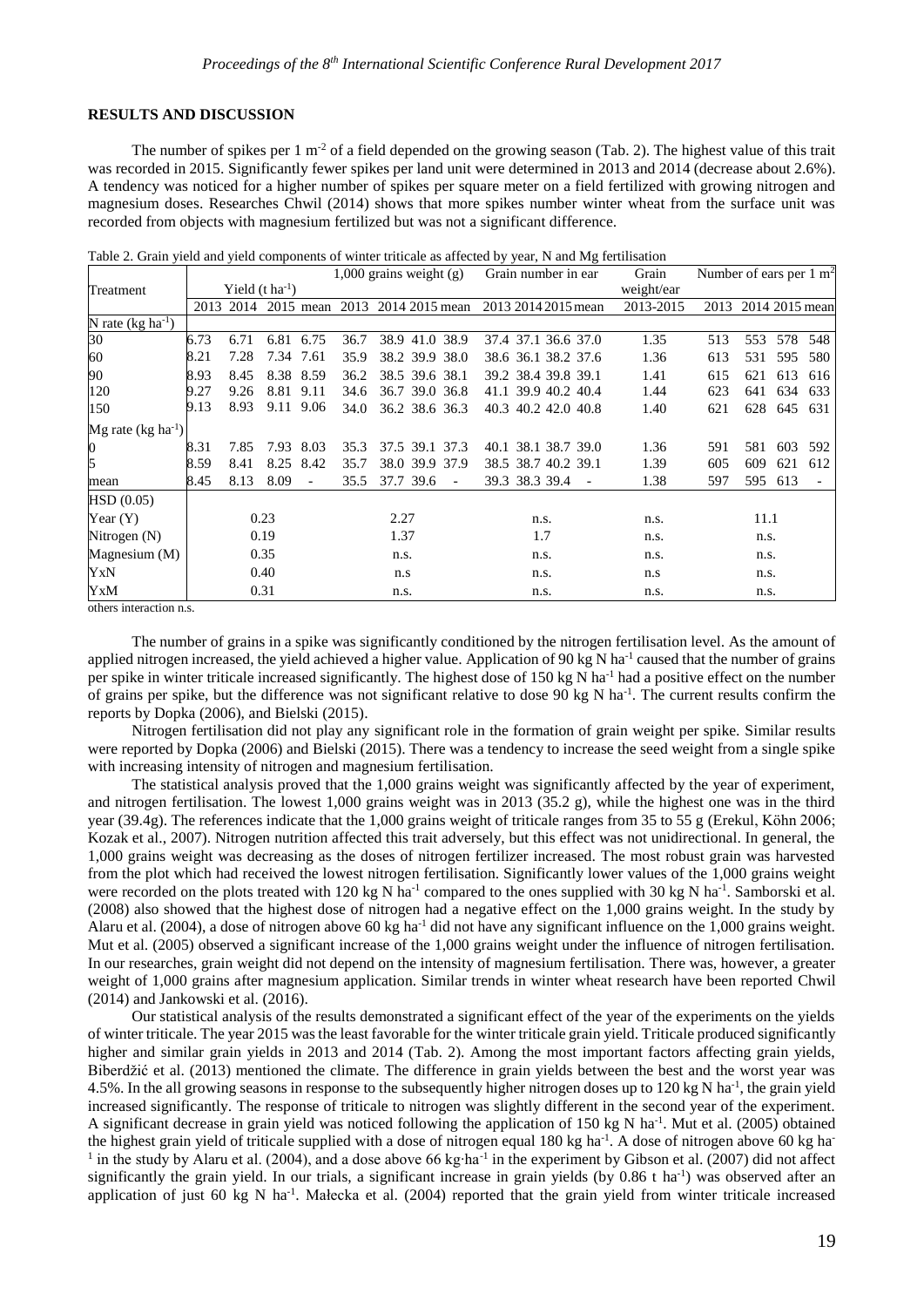#### *Proceedings of the 8th International Scientific Conference Rural Development 2017*

significantly as the nitrogen fertilisation was gradually elevated to  $120 \text{ kg}$  ha<sup>-1</sup>. Its further increase did not cause a significant difference in the volume of grain yields. In the trial run by Dopka (2006), the effects of 100 and 150 kg N ha-<sup>1</sup> were similar. Samborski et al. (2008) demonstrated a yield-stimulating effect of nitrogen at a dose rising up to 80 kg N ha<sup>-1</sup>, with an average yield increase of 21%, and following the application of 170 kg N⋅ha<sup>-1</sup>, when a 9.2% yield increase occurred. The year and nitrogen fertilisation interaction shows that the highest triticale grain yield was obtained in 2013 from plots fertilized with a dose of nitrogen equal to 150 kg ha<sup>-1</sup>. The lowest yield was determined in 2014 on plots fertilized with a dose of 30 kg N ha<sup>-1</sup>. The higher yields of triticale were obtained from plots with magnesium fertilisation. On average, during the trial period, triticale fertilized with this fertilizer yielded 0.39 t ha<sup>-1</sup> higher  $(4.6%)$  than without fertilisation with magnesium. Higher yields from plots fertilized with magnesium were recorded in all years of research. Chwil (2014) also recorded higher yields from plots fertilised with magnesium  $(0.2 \text{ tha}^{-1})$ , but these were not significantly different. Alaru et al. (2009) concluded that the strongest influence on yield and yield structure was by the year of an experiment, followed by a cultivar and the nitrogen fertilisation dosage.



Figure 2. Regression curve of grain yield of winter triticale cv. Twingo depending on nitrogen fertilisation dose

Grain yields of winter triticale variety Twingo were quite high. The reason could be the cultivation of triticale after a very good forecrop and content of mineral nitrogen in the soil. From the calculated regression equation between the dose of nitrogen and grain yield, which is a second-degree curve, it follows that the maximum yield of grain in a field experiment with the variety Twingo can be achieved at  $132 \text{ kg}$  ha<sup>-1</sup> N (Fig. 2).

#### **Economic efficiency**

For producers, economic efficiency is much more important than agricultural efficiency. The importance of cost accounting and profitability on farm production is due to the need to rationalize all factors of production. The cost accounting provides the material for analysis and influences the formation of the production structure on the farm. This effect is even greater, when the connection between the farm and the market is stronger.

One of the most important elements of the economic assessment is the obtained value of direct surplus (Ziętara, 2002; Artyszak, Kucińska 2005).

|                                                      | The intensity level of technology |                  |                   |  |  |
|------------------------------------------------------|-----------------------------------|------------------|-------------------|--|--|
| Specification                                        | the lowest yield                  | the middle yield | the highest yield |  |  |
| Grain yield $(t \, ha^{-1})$                         | 6.72                              | 8.23             | 8.94              |  |  |
| Production value ( $\epsilon$ ha <sup>-1</sup> )     | 881                               | 1.079            | 1.172             |  |  |
| Directs costs ( $\in$ ha <sup>-1</sup> ), including: | 250                               | 305              | 323               |  |  |
| mineral fertilizers                                  | 125.8                             | 180.6            | 198.9             |  |  |
| grain sowing                                         | 51.5                              | 51.5             | 51.5              |  |  |
| plant protection products, including:                | 73.1                              | 73.1             | 73.1              |  |  |
| seed dressing                                        | 9.1                               | 9.1              | 9.1               |  |  |
| fungicides                                           | 36.5                              | 36.5             | 36.5              |  |  |
| herbicides                                           | 27.4                              | 27.4             | 27.4              |  |  |

Table 3. Production value and direct costs of the winter triticale production ( $\epsilon$  ha<sup>-1</sup>)

In climatic and soil experimental conditions, the level of winter triticale yield was high and ranged from 6.72 to 8.94 t ha<sup>-1</sup>. The highest yield technology provided a more favorable grain yield by 24.8% compared to the lowest yield technology (Table 3). However, this technology required 22.6% direct costs. The direct surplus was 24.4% higher in the highest technology than in the lowest yield technology (Tab. 4). Similar results were obtained in previous studies by Bielski (2014). Grabiński et al. (2008) achieved different results. The authors calculations showed that with low-input technologies achieved the highest direct surplus. Increasing intensity level direct surplus declined. Nieróbca et al. (2008) achieved similar results. Researches obtained higher direct surplus in the moderately intensive and economical technologies production of winter triticale. The direct costs per  $1 \in$  direct surplus, was slightly better in the highest yield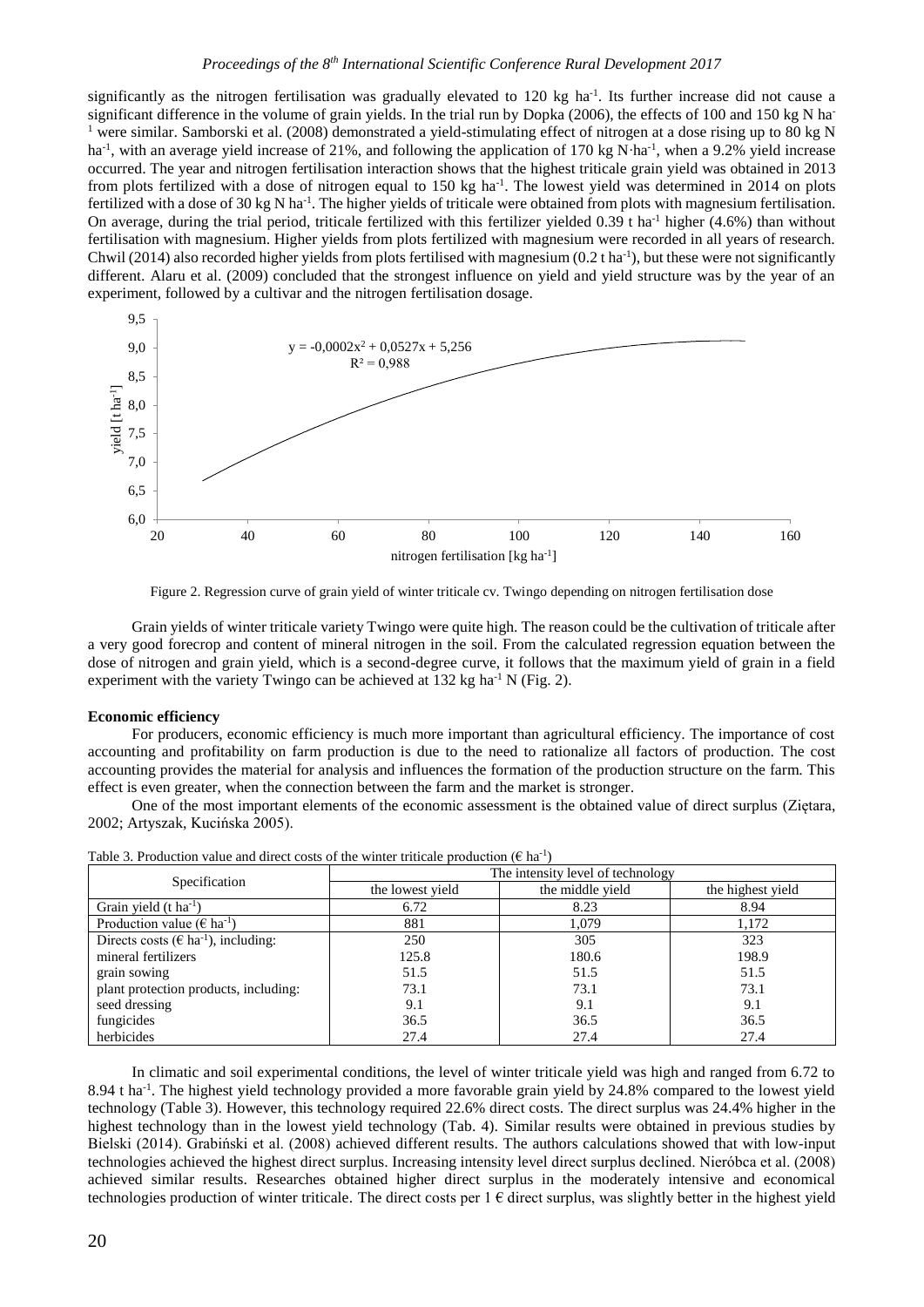technology (0.38). Augustyńska-Grzymek (2007) reported that the above indicator at the best producers of winter triticale is 0.31. In our experiment, the difference between the compared technologies in the direct surplus per 1 t of product were at a similar level.

|                                                 | The intensity of technology level |                  |                   |  |  |
|-------------------------------------------------|-----------------------------------|------------------|-------------------|--|--|
| Specification                                   | the lowest yield                  | the middle yield | the highest yield |  |  |
| Direct surplus ( $\epsilon$ ha <sup>-1</sup> )  | 631.0                             | 774.0            | 849.1             |  |  |
| Direct surplus per 1 t of product $(\epsilon)$  | 71.6                              | 71.7             | 72.4              |  |  |
| Direct costs per $1 \in$ direct surplus         | 0.40                              | 0.39             | 0.38              |  |  |
| Direct profitability index                      | 3.52                              | 3.54             | 3.63              |  |  |
| Direct surplus in % of production value         | 72.0                              | 71.7             | 72.1              |  |  |
| Crop yield counterbalancing direct costs (t ha- | 1.9                               | 2.3              | 2.5               |  |  |

Table 4. Economic evaluation of the winter triticale production

The relationship between the value of production and the direct costs plays a special role. This relationship is referred as the direct profitability index. In our own research, this indicator was high and very similar in the compared technologies. (3.52 in the lowest and 3.63 in the highest yield technology). Nachtman (2009) in organic technology of winter triticale achieved 8.7. While in Nasalski et al. (2008) researches an analogous index for winter wheat grown in a conventional system within the range of 1.2 and 1.8. However, the research by Jaśkiewicz (2006) indicates a higher value of this index in the technology with a lower level of nitrogen fertilisation The return of the direct costs in the lowest yield technology appeared at a unit yield of 1.9 t. In the highest yield technology, the costs were paid back when the yield of grain reached 2.5 t. The return of direct costs in the lowest yield technology occurred at yield of 1.9 t in the highest yield technology was returned at grain yield of 2.5 t.

Table 5. Structure of the winter triticale direct costs production (%)

|                            | The intensity of technology level |                  |                   |  |  |
|----------------------------|-----------------------------------|------------------|-------------------|--|--|
| Specification              | the lowest yield                  | the middle yield | the highest yield |  |  |
| Directs costs, including:  | 100.0                             | 100.0            | 100.0             |  |  |
| mineral fertilizers        | 50.3                              | 59.2             | 61.5              |  |  |
| grain sowing               | 20.6                              | 16.8             | 15.9              |  |  |
| plant protection products, | 29.1                              | 24.0             | 22.6              |  |  |
| including:                 |                                   |                  |                   |  |  |
| seed dressing              | 3.6                               | 3.0              | 2.8               |  |  |
| fungicides                 | 14.6                              | 12.0             | 11.3              |  |  |
| herbicides                 | 10.9                              | 9.0              | 8.5               |  |  |

After analyzing the structure of direct costs incurred for the winter triticale production, it should be stated that mineral fertilisation was the highest share in both technologies and ranged from 30.3 to 61.5% of direct costs (Tab. 5). Literature reports confirm that mineral fertilization is the most costly element of technology and may exceed 60% of expenditure for production inputs (Dopka 2004). According to Domska et al. (2001), the level of fertilisation, especially nitrogen, determines the outlays on the crops production. Seed cost were the second most expensive direct cost item. In compared technologies, the cost was the same, however, in the cost structure, the discrepancy ranged from 22.6% in the highest yield technology to 29.1% in the lowest yield technology. The highest cost of using plant protection chemicals was fungicides.

## **CONCLUSIONS**

- 1. The average values during 2013-2015 period, evidenced that the yields, 1,000 grain weight, grain number in ear and number of ears m<sup>-2</sup> were highly statistically significantly different between the years (*P*<0.05).
- 2. Effect of nitrogen and magnesium fertilisation on the grain yield and 1,000 grain weight was highly statistically significant. Increasing nitrogen doses caused reduction 1,000 grain weight.
- 3. The compared technologies were different in direct surplus value. The direct profitability index illustrating was similar in compared technologies, from 3.52 to 3.63. The highest yield technology ensured by 22.8% higher yield than the lowest yield technology. Mineral fertilisation is responsible for the highest share of direct costs in compared technologies.
- 4. The most favorable economic indexes were achieved in the highest yield technology. Production profitability (apart from volumes of yields achieved) strictly depends on grain prices and their relationship with the costs of production means.

#### **REFERENCES**

- 1. Alaru, M., Laur, Ü., Eremeev, V., Reintam, E., Selge, A., Noormets, M. 2009. Winter triticale yield formation and quality affected by N rate, timing and splitting. *Agricultural and Food Science*, Vol. 18, pp. 76–90.
- 2. Augustyńska-Grzymek, I. 2007. Produkcja, koszty i nadwyżka bezpośrednia uzyskana z działalności badanych w gospodarstwach konwencjonalnych w 2006 roku. Pszenżyto ozime. [w] Produkcja, koszty i nadwyżka bezpośrednia wybranych produktów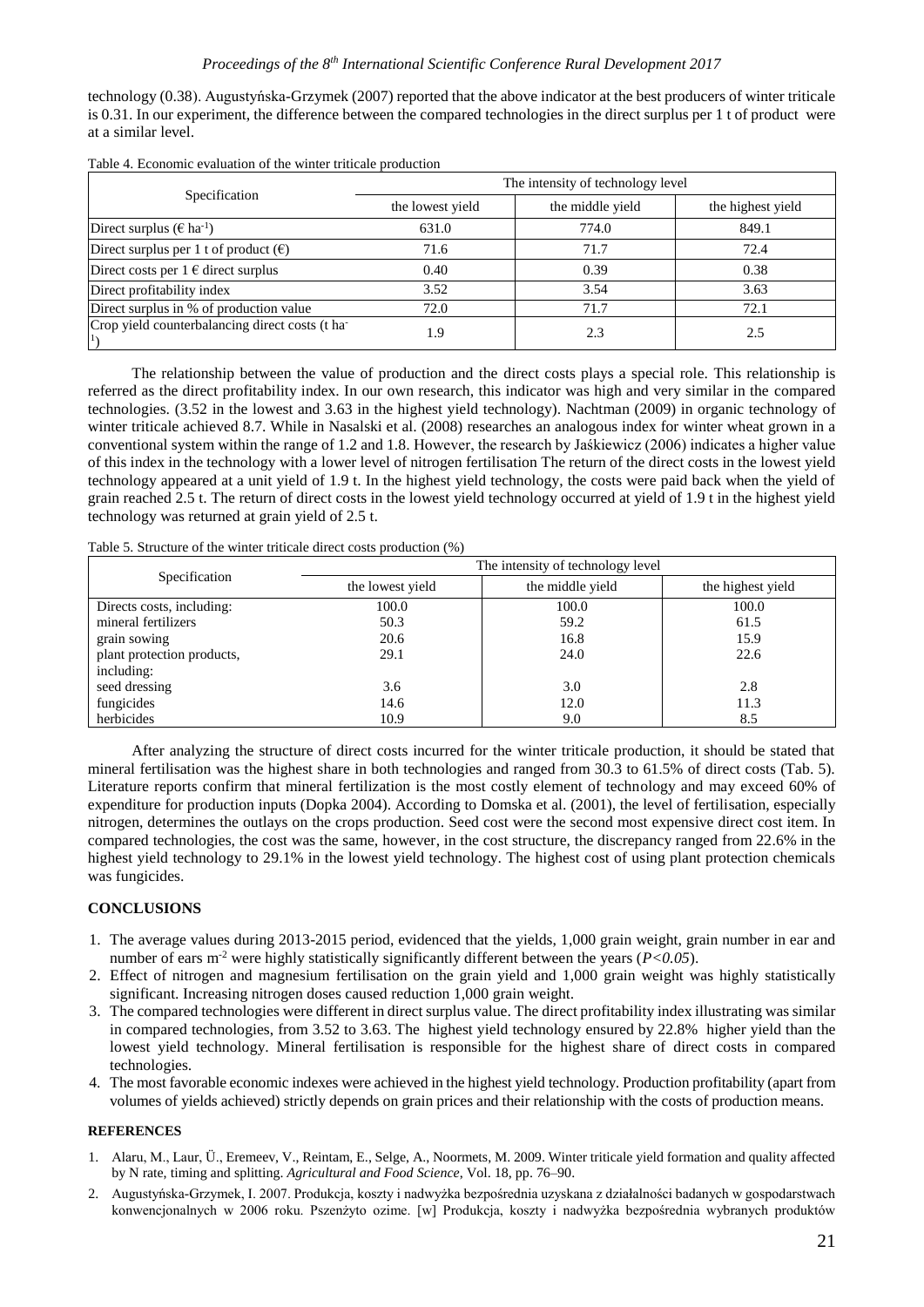rolniczych w 2006 roku. (Production, costs and gross margin recieved from the activities examined in conventional farms in 2006. Triticale. [in] Production, costs and gross margin of selected agricultural products in 2006. [red.] A. Skarżyńska. 60, pp. 43–55. [In Polish]

- 3. Biberdžić, M., Jelić, M., Knežević, B., Barać, S., Maksimović, G, Lalević, D. 2013. The effect of climatic conditions and variety on some morphological and productivity characteristics of triticale. *Research Journal of Agricultural Science*, Vol. 45(3), pp. 24–29.
- 4. Bielski, S. 2014. Economic efficiency of winter triticale grain production. *Acta Scientiarum Polonorum*, *Oeconomia*, Vol. 13(2), pp. 17–23.
- 5. Bielski, S. 2015. Yields of winter triticale under the influence of nitrogen fertilisation and fungicide application. *Polish Journal of Natural Sciences*, Vol 30(4), pp. 337–348.
- 6. Błaziak, J. 2007. Ocena zmian zawartości mikroelementów w zbożach pod wpływem wapnowania i magnezowania gleby. (Evaluation of microelement content changes in cereals under the influence of liming and magnesium) *Ann. UMCS*, Sec. E 62(1), pp. 77–84. [In Polish]
- 7. Chwil, S. 2014. Effects of foliar feeding under different soil fertilisation conditions on the yield structure and quality of winter wheat (*Triticum aestivum* L.). *Acta Agrobotanica*, Vol. 67 (4), pp. 135–144. <https://doi.org/10.5586/aa.2014.059>
- 8. Domska, D., Wojtkowiak, K., Sokołowski, Z. 2001. Efektywność produkcyjna nawożenia w uprawie pszenżyta. (The production efficiency of fertilisation in the cultivation of triticale). *Agricultura,* No. 89, pp. 29–34.
- 9. Dopka, D. 2004. Efektywność energetyczna zróżnicowanej uprawy przedsiewnej na przykładzie pszenżyta ozimego. (Energy effectiveness of differentiated pre-sowing cultivation based on an example of winter triticale). *Annales UMCS*, Vol. 59(4), pp. 2071–2077. [In Polish]
- 10. Dopka, D. 2006. Effect of nitrogen fertilisation and retardants on the yield of winter triticale. *Zeszyty Naukowe Uniwersytetu Przyrodniczo*Rolnictwo, 74–75, pp. 25–36.
- 11. Erekul, O., Köhn, W. 2006. Effect of weather and soil conditions on yield components and bread-making quality of winter wheat (*Triticum aestivum* L.) and winter triticale (*Triticosecale* Wittm.) varieties in North-East Germany. *Journal of Agronomy and Crop Science*, Vol. 192, pp. 452–464. <https://doi.org/10.1111/j.1439-037X.2006.00234.x>
- 12. Estrada-Campuzano, G., Miralles, D.J., Slafer, G.A. 2008. Genotypic variability and response to water stress of preand postanthesis phases in triticale. *European Journal of Agronomy*, Vol. 28(3), pp. 171–177. <https://doi.org/10.1016/j.eja.2007.07.005>
- 13. Estrada-Campuzano, G., Slafer, G.A., Miralles, D.J. 2012. Differences in yield, biomass and their components between triticale and wheat grown under contrasting water and nitrogen environments. *Field Crops Research*, Vol. 128, pp. 167–179. <https://doi.org/10.1016/j.fcr.2012.01.003>
- 14. Ficco, D.B.M., Riefolo, C. Nicastro, G., De Simone, V., Di Gesù, A.M., Beleggia, R., Platani, C., Cattivelli, L., De Vita, P. 2009. Phytate and mineral elements concentration in a collection of Italian durum wheat cultivars. *Field Crops Research*, Vol. 111, pp. 235–242. <https://doi.org/10.1016/j.fcr.2008.12.010>
- 15. Gibson, L.R., Nance, C.D., Karlen, D.L. 2007. Winter triticale response to nitrogen fertilisation when grown after corn or soybean. *Agronomy Journal*, Vol. 99, pp. 49–58. <https://doi.org/10.2134/agronj2006.0195>
- 16. Grabiński, J., Nieróbca, P., Szeleźniak, E. 2008. Wpływ intensywności produkcji na plonowanie zbóż w wadliwych płodozmianach. (Impact of production intensity on the yield of cereals in defective crop rotations). *Zagadnienia ekonomiki rolnej. Instytut Ekonomiki Rolnictwa i Gospodarki Żywnościowej,* No. 2, pp. 88–93.
- 17. Guoa, W., Nazimc, H., Lianga, Z., Yanga D. 2016. Magnesium deficiency in plants: An urgent problem. *The Crop Journal*, Vol. 4, pp. 83-91. <https://doi.org/10.1016/j.cj.2015.11.003>
- 18. Jankowski, K.J., Hulanicki, P.S., Sokólski, M., Hulanicki, P., Dubis, B. 2016. Yield and quality of winter wheat (*Triticum aestivum* L.) in response to different systems of foliar fertilisation. *Journal of Elementology, Vo.* 21(3), pp. 715–728.
- 19. Jaśkiewicz B. 2002. Określenie wymagań agrotechnicznych nowych odmian pszenżyta ozimego. (Determination of agrotechnical requirements for new winter triticale varieties). *Biul. IHAR,* Vol. 223/224, pp. 151–157.
- 20. Jaśkiewicz, B., 2006. Ekonomiczna efektywność produkcji półkarłowej formy pszenżyta ozimego. (Economic effectiveness of cultivation of semi-dwarf form of winter triticale). *Pam. Puł*. Vol. 142, pp. 163–169. [In Polish]
- 21. Lestingi, A., Bovera, F., De Giorgio, D., Ventrella, D., Tateo, A. 2010. Effects of tillage and nitrogen fertilisation on triticale grain yield, chemical composition and nutritive value. *Journal of the Science of Food and Agriculture*, Vol. 90, pp. 2440–2446. <https://doi.org/10.1002/jsfa.4104>
- 22. Lipiński, W., 2000. Odczyn i zasobność gleb w świetle badań stacji chemiczno-rolniczych. (Soil pH and soil fertility in the light of the research of chemical and agricultural stations). Naw. Nawoż*./Fert. Fertil*. Vol. 3-4, pp. 89–105. [In Polish]
- 23. Mengutay, M., Ceylan, Y., Kutman, U.B., Cakmak, I. 2013. Adequate magnesium nutrition mitigates adverse effects of heat stress on maize and wheat. *Plant and Soil*, Vol. 368, pp. 57–72. <https://doi.org/10.1007/s11104-013-1761-6>
- 24. Mut, Z., Sezer, I., Gulumser, A. 2005. Effect of different sowing rates and nitrogen levels on grain yield, yield components and some quality traits of triticale. *Asian Journal of Plant Sciences*, Vol. 4, pp. 533–539. <https://doi.org/10.3923/ajps.2005.533.539>
- 25. Nachtman, G. 2009. Produkcja, koszty i nadwyżka bezpośrednia uzyskana z działalności badanych w 2008 roku. Produkcja roślinna. [w] Wyniki ekonomiczne wybranych ekologicznych produktów rolniczych w latach 2005-2008. (Production costs and gross margin achieved from the activities examined in 2008. Crop production. [in] The economic results of selected organic agricultural products in 2005-2008)., 141, pp. 18-31. [In Polish]
- 26. Nasalski, Z., Rychcik, B., Sadowski, T. 2008. Efektywność przestawiania uprawy roślin z metody konwencjonalnej na system rolnictwa ekologicznego. (Efficiency of change of plants cultivation from conventional to ecological agriculture system). *Acta Sci. Polonorum, Oeconomia,* Vol. 7(3), pp. 67–79. [In Polish]